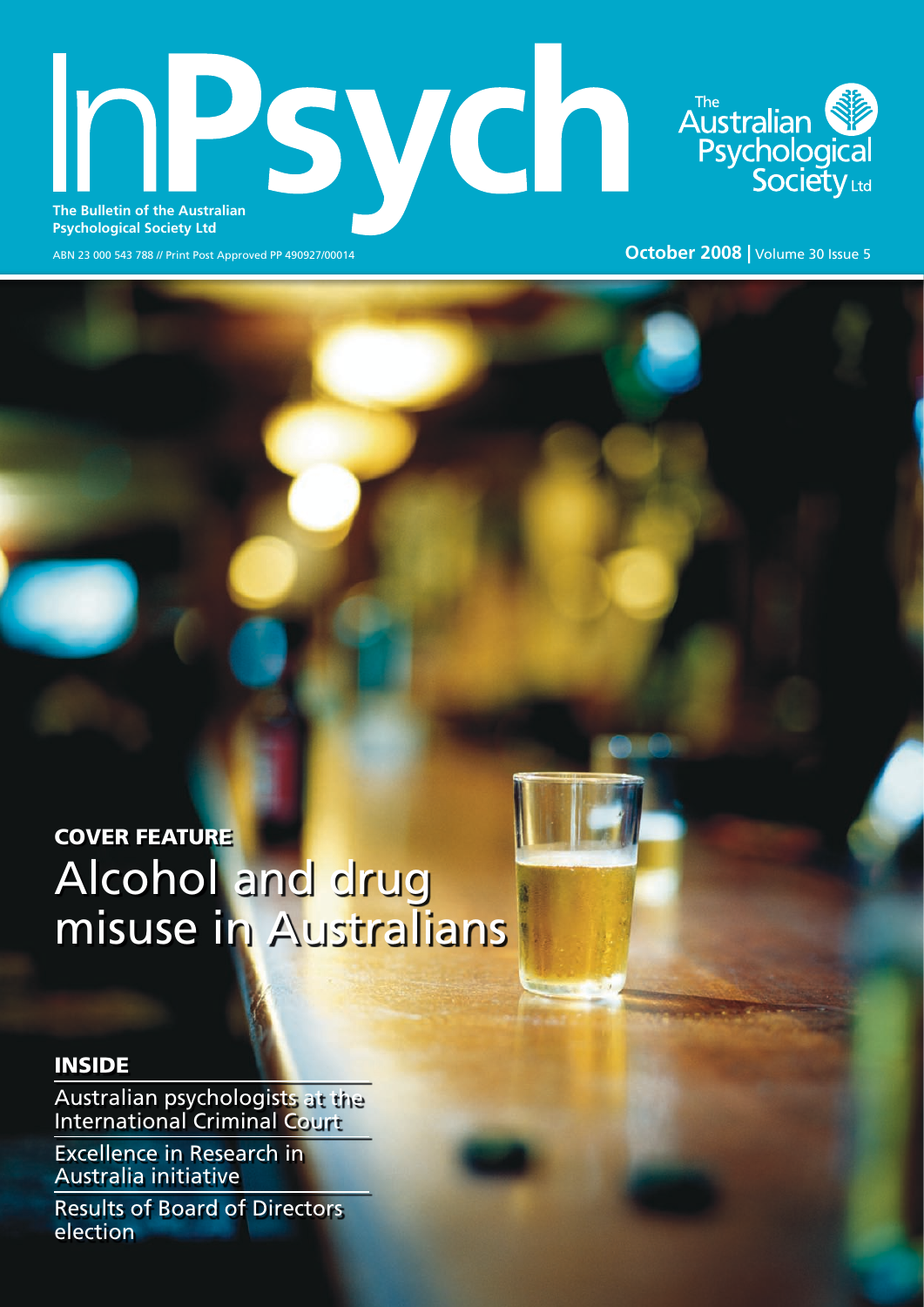

## Substance use in the 21st Century: Different or more of the same?

### By **Lynne Magor-Blatch MAPS**

Adjunct Professional Associate – Alcohol and other Drug Work, Mental Health and Forensic Psychology, University of Canberra; and National Convener, APS Psychology and Substance Use Interest Group

*Lynne is the former Clinical Director of the Alcohol and other Drug Foundation ACT (ADFACT) and is now working in private practice and as a consultant to the AOD sector.*

The April 1999 edition of *InPsych* asked the question<br>
'Drug dependency: social crisis or media hype?'. The<br>
cover photograph by Stuart Owen Fox was an adaptation<br>
of The Scream by Edvard Munch, illustrated by an array of he April 1999 edition of *InPsych* asked the question 'Drug dependency: social crisis or media hype?'. The cover photograph by Stuart Owen Fox was an adaptation – licit and illicit – demonstrating our society's dependence and preoccupation with substances.

At the time, the media carried news of worrying overdose rates, discussion of medically supervised injecting places (unfortunately and erroneously referred to as 'shooting galleries'), zero tolerance (despite the fact that we had in place a Government policy of harm minimisation<sup>1</sup>), decriminalisation of cannabis in some jurisdictions and the proposal for a heroin trial in the Australian Capital Territory.

As a policy worker in the ACT at the time, and working to Michael Moore, the Minister who had proposed the trial, I was involved in what was then exciting and ground breaking policy development. In the final analysis the heroin trial did not proceed, nor did all of the proposed supervised injecting places. However, the Sydney Medically Supervised Injecting Centre (MSIC) was established, and some eight years later continues to reduce the harms associated with illicit drug use by supervising injecting episodes that might otherwise occur in less safe circumstances. It is attempting to do what we all strive for in the alcohol and other drug (AOD) field – save lives and provide substance users with information and the opportunity to enter a treatment program when they are ready, recognising that both readiness for change

and resistance to treatment are constructs which we need to address.

So nine years on, what are the topical issues in the Australian AOD field? There is currently a great deal of discussion – and often consternation – about young people and drinking, and this is the focus of significant government attention. The Federal Government has also responded to the increased prevalence of comorbidity, or co-occurrence of mental disorders and substance use disorders, with the establishment of the National Comorbidity Initiative. Funding has been provided under the Initiative for a range of projects, particularly within the non-government, community-based AOD sector and principally focusing on amphetamine-type stimulant use. There also remains ongoing discussion about how best to engage people who are using substances with appropriate treatment and assistance. This article will focus on these three topical issues and highlight the role that psychologists can play within the AOD field.

#### **Alcohol use in young people**

Professor Ann Roche, reporting in *Of Substance* in June this year, provides findings from the *2004 National Drug Strategy Household Survey*, indicating an increase in risky behaviours for young people 14–24 years of age (Roche, 2008). The Survey found that age of initiation of alcohol consumption has been decreasing. For each successive 10-year generation over the past 50 years, initiation into drinking has occurred at earlier and

1 Australia's harm minimisation strategy focuses on both licit and illicit drugs and preventing anticipated harm and reducing actual harm.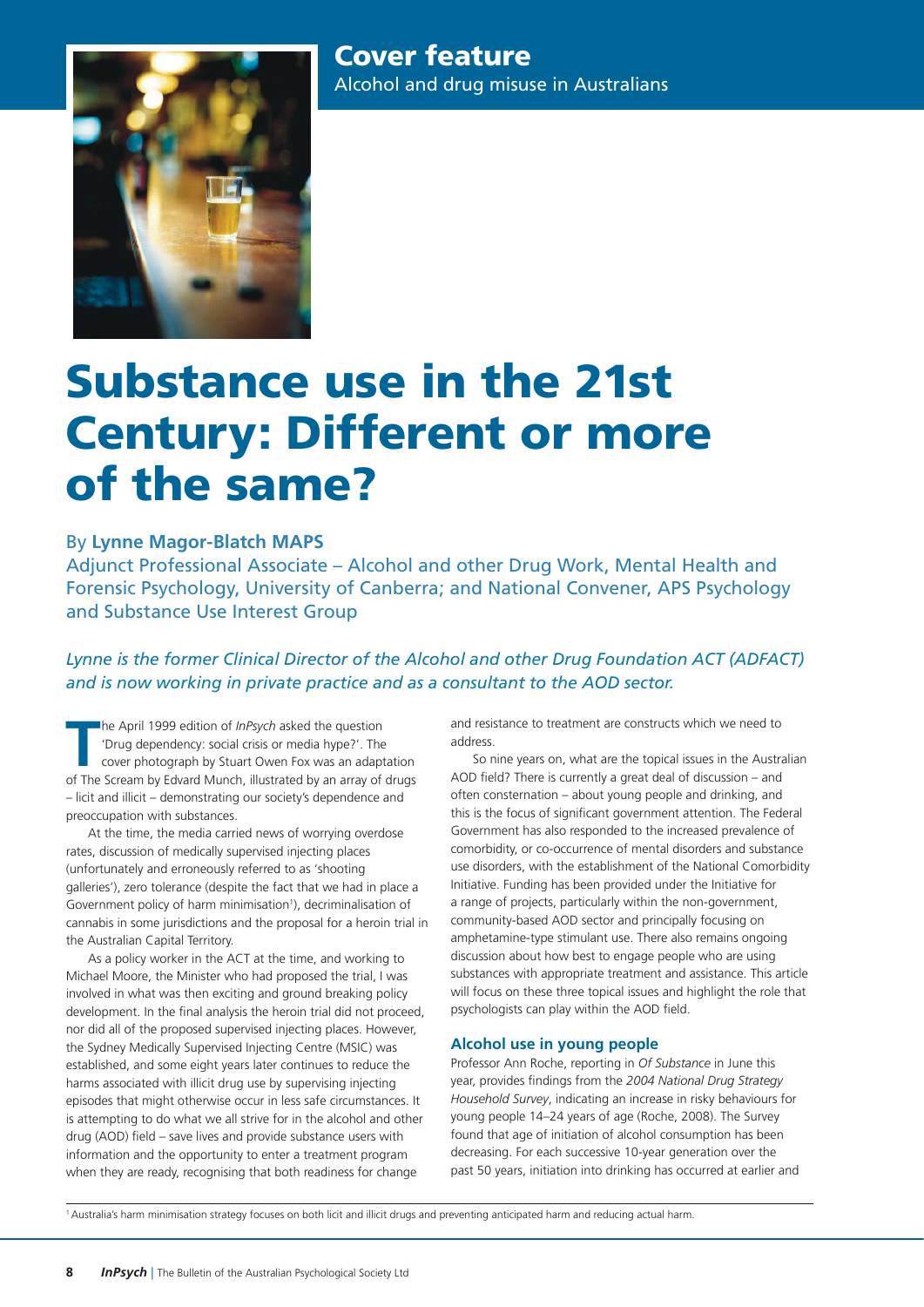earlier ages. Therefore, over twice as many young people in the 20–29 year old age group had consumed alcohol by the age of 14 years compared to the 40–49 and 50–59 years old age group. By 18 years of age, approximately 50 per cent of both males and females are risky drinkers. However, the majority (67%) of young risky drinkers classify themselves as 'social drinkers'. Is this apparent denial of reality a consequence of the 'bullet proof' attitudes typical of young people, a lack of reliable education and information, or both?

The proportion of 12–15 year olds consuming alcohol at risky levels for short-term harm (at least weekly) increased from 13.2 per cent in 2001 to 17.5 per cent in 2004, and the average number of standard drinks consumed in a session for this group rose from 4.7 to 5.2. In some drinking circles this would seem somewhat trivial, where consumption is reportedly as high as 38 standard drinks (a cask of wine) in a single session. The most popular beverage types for 14–24 year olds are bottled spirits, liqueurs and pre-mixed drinks in cans and bottles, along with

regular strength beer for males. Females aged 21–24 also prefer bottled wine. For 12–17 year olds, the most popular types of drinks for both sexes are pre-mixed drinks in a can and bottled spirits and liqueurs. Between 2000 and 2004, there was a three and a half-fold increase in the preference of young female risky drinkers aged 15–17 for spirits. This has led to the 'alcopops' debate, and specifically the issue of taxation and excise on alcoholic products.

The APS, in a submission to the

Commonwealth Government in 2007 prepared by the Psychology and Substance Use Interest Group and the Psychology in the Public Interest team at National Office, provided a number of recommendations, including a volumetric tax (taxation on the alcohol content of drinks) and a low alcohol exemption to all alcohol products under 3.5 per cent. It was further recommended that availability of alcohol should be regulated and funding be increased to targeted education, prevention and treatment strategies, particularly through the direction of funds from excise and taxation. The submission also called for funding for the provision of effective interventions to assist parents and carers to better understand their role in the development and resolution of risk behaviour among young people.

As Professor Roche notes, today's 14–24 year olds were raised by 'baby boomers' (or their children) who hold substantially less rigid and authoritarian views than previous generations. Modern day parenting is far more relaxed than when the baby boomers were themselves adolescents, often resulting in well-resourced, affluent young people who are used to having their expectations met and for whom instant gratification is commonplace (Roche, 2008). Family structures have also changed significantly. People marry later in life and have fewer children at a substantially older age. The proportion of single-parent families has increased considerably, and many children are today being raised in households where a father has disengaged.

Even for parents who accept that experimentation and risktaking is the norm and the 'rite of passage' in moving between adolescence and adulthood, the worrying issue remains: when does experimentation give way to dependence, and what are the consequences? When and how should a parent and others who are significant in the young person's life, intervene? While experimentation with both licit and illicit substances is common among youth populations, early onset or frequent use has been found to be associated with 'developmental harm', characterised by increased risks for the development of mental health problems, as well as a range of other adverse outcomes, in late adolescence and early adulthood (Lubman, Hides, Yücel & Toumbourou, 2007).

#### **Amphetamine-type stimulants, cannabis and mental health disorders**

It is generally accepted that rates of substance use are higher among those with mental illness compared to those without, and that people who use illicit drugs are more likely to experience

**'***Of particular concern is the association between amphetamine-type stimulants (ATS), cannabis and mental health problems, particularly in young people.***'**

mental illness than non-users. Results from the *National Drug Strategy Household Survey 2004* report that almost two in five persons who used an illicit drug in the past month reported high or very high levels of psychological distress. The most common mental health problems experienced by people who use illicit drugs are anxiety and mood disorders. Of particular concern is the association between amphetaminetype stimulants (ATS), cannabis and mental health problems, particularly

in young people.

ATS are part of the psychostimulant group of drugs and include meth/amphetamine, ecstasy, cocaine and some pharmaceuticals (such as dexamphetamine and Ritalin). Methamphetamine comes in three common forms: powder (or 'speed'), methamphetamine base (or 'base') and crystal methamphetamine (or 'ice'). The *Victorian amphetamine-type stimulants (ATS) and related drugs strategy 2007–2010 Discussion Paper* notes that while the use of ATS in the general community remains low, these drugs are now the second most commonly used drugs after cannabis, with 3.2 per cent of the Australian population and 2.8 per cent of the Victorian population aged 14 years and over having used meth/amphetamine for non-medical purposes in the 12 months prior to the survey.

 ATS stimulate central nervous system activity, producing a euphoric sense of wellbeing, wakefulness and alertness. Use of ATS is also associated with a range of potentially negative health consequences, including increased heart rate, blood pressure, sleeplessness and reduced appetite. There is also greater risk of mental health issues, aggression, violence and accidents resulting from unsafe behaviours, such as unsafe driving.

While it cannot be implied that cannabis use causes schizophrenia in people who would otherwise not have developed it, there is good epidemiological evidence of a significant association between cannabis use and the risk of meeting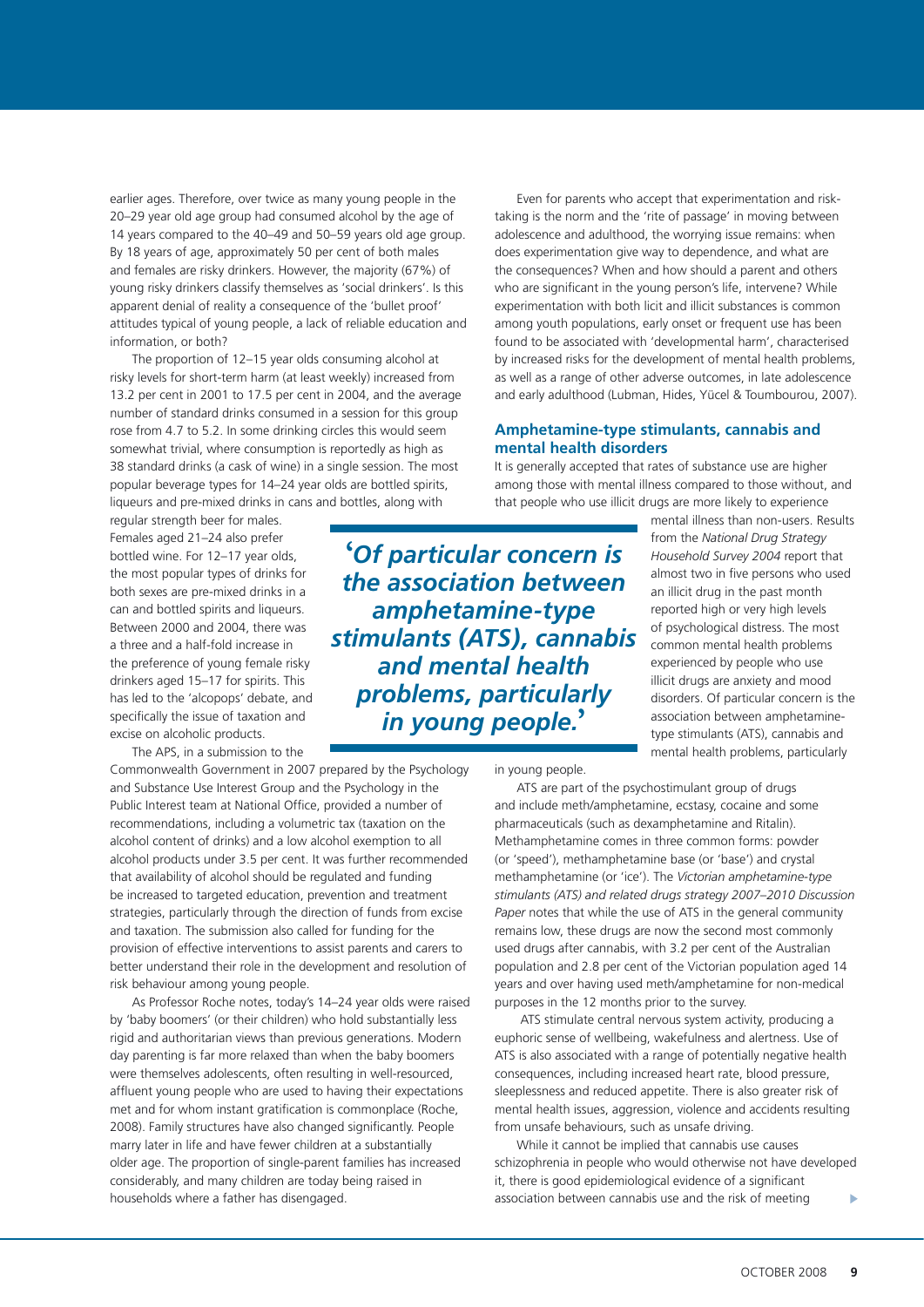

criteria for schizophrenia (Degenhardt & Hall, 2002). There is also good evidence to suggest that cannabis use is a more important risk factor for psychotic symptoms among those with a family history of, or pre-existing, schizophrenia (Degenhardt, Roxburgh & McKetin, 2007). Additionally, there is concern regarding the association between cannabis and ATS, especially methamphetamine, with increased admissions of young people to acute psychiatric facilities with apparent psychosis (Degenhardt, Roxburgh & McKetin, 2007).

The number of recorded hospital separations<sup>2</sup> for people with drug-induced psychosis as the primary problem among those aged 10–49 years increased from 55.5 per million population in 1993–1994 to 253.1 per million population in 2003–2004. Amphetamines accounted for the largest proportion of all druginduced psychosis separations from 1999–2000 to 2003–2004, ranging from 41 per cent in 1999–2000 to 55 per cent in 2003– 2004, while cannabis accounted for 39–45 per cent of separations over this period (Degenhardt, Roxburgh & McKetin, 2007).

The number of both cannabis- and amphetamine-induced psychosis hospital separations per million population was highest among the 20–29 year old age group, while age-specific rates among the 10–19 year old age group were lower for amphetamine-induced psychosis than for cannabis-induced psychosis (41.6–61.9 and 80.5–111.1 separations per million population, respectively). Data collected over this period, also showed that age-specific rates for cannabis-induced psychosis remained relatively stable across all age groups, compared with steady increases for amphetamine-induced psychosis (Degenhardt, Roxburgh & McKetin, 2007). While some of these presentations will remit, others will clarify into diagnoses of schizophrenia (Howard, Stubbs & Arcuri, 2007).

#### **The National Comorbidity Initiative**

The Australian Government National Comorbidity Initiative aims to improve service co-ordination and treatment outcomes for people with coexisting mental health and substance use disorders and focuses on the priorities of: a) raising awareness of comorbidity among clinicians/health workers and promoting examples of good practice resources/models; b) providing support to general practitioners and other health workers to improve treatment outcomes; c) facilitating and improving access to resources and information for consumers; and d) improving data systems and collection methods within the mental health and AOD sectors to manage comorbidity more effectively. As part of the Initiative, the Commonwealth has provided improved funding to AOD non-government organisation treatment services to develop appropriate systems for working with people with comorbid mental health and substance abuse issues, and to encourage the development of partnerships with wider health networks and workers with specialist training and resources to better identify and treat people.

#### **Self-initiated change and treatment approaches**

It is important to note that most people experiencing harmful substance use do not initially attend specialist AOD agencies,

but instead may seek no help at all or be engaged with other services within the health, welfare and criminal justice systems. For most, the GP will in fact be the first point of contact. Furthermore, evidence indicates that up to 80 per cent of people who experience drug-related problems resolve these without any treatment (Sobell, Ellingstad, & Sobell, 2000). Consequently, it is essential to recognise the potential for self-initiated change and self-help (Granfield & Cloud, 1999), and the treatment role of a wide range of sectors and professional groups (including psychologists who do *not* specialise in AOD treatment). People are active shapers of their own change processes, and empowering clients is fundamental to sustainable and ongoing change. A positive therapeutic relationship is a major component of effective psychological treatment.

A wide range of treatment approaches to substance use reflects the diverse and varied factors that are believed to affect its development and maintenance. Recently, the most widelyaccepted treatment options have expanded to incorporate approaches based on psychological principles of behaviour change, such as cognitive behavioural therapy and motivational interviewing. There is a large and growing body of research into what constitutes effective treatment.

 The diversity of evidence-based treatment options is essential for effective intervention, and is consistent with the principles of harm minimisation. Miller and Hester (1995) advocate an 'informed eclecticism', defined as openness to a variety of approaches that is guided by scientific evidence. This approach is based upon four central assumptions:

- 1. There is no single superior approach to treatment for all individuals;
- 2. Treatment programs and systems should be constructed with a variety of approaches that have been shown to be effective;
- 3. Different individuals respond best to different treatment approaches; and
- 4. It is possible to match clients to optimal treatments, so increasing treatment effectiveness and efficiency.

People with co-occurring disorders present most frequently in community settings – especially when families, the judicial system, schools and work places are involved. Therefore at this point of contact it is important that eligibility criteria do not focus on one disorder exclusively (mental health or AOD) and exclude persons with the other disorder (Webster, 2008). This means that wherever the person comes to access treatment, either within an AOD, mental health or primary care setting, that there is an attitude of assistance and respectful welcoming, a policy of 'no wrong door'. Assessment is a process of engagement, information exchange and feedback, and discussion of treatment options (Magor-Blatch & Rickwood, 2008).

#### **Roles for psychologists within the AOD field**

Psychologists are practising and researching in the AOD field in many different capacities and bring skills from a wide variety of specialisations including clinical, counselling, forensic, health and community psychology. Psychologists work within the

2 Hospital separations refer to the reason for a patient's stay in hospital based on their medical records after treatment has been completed, rather than the reason for admission.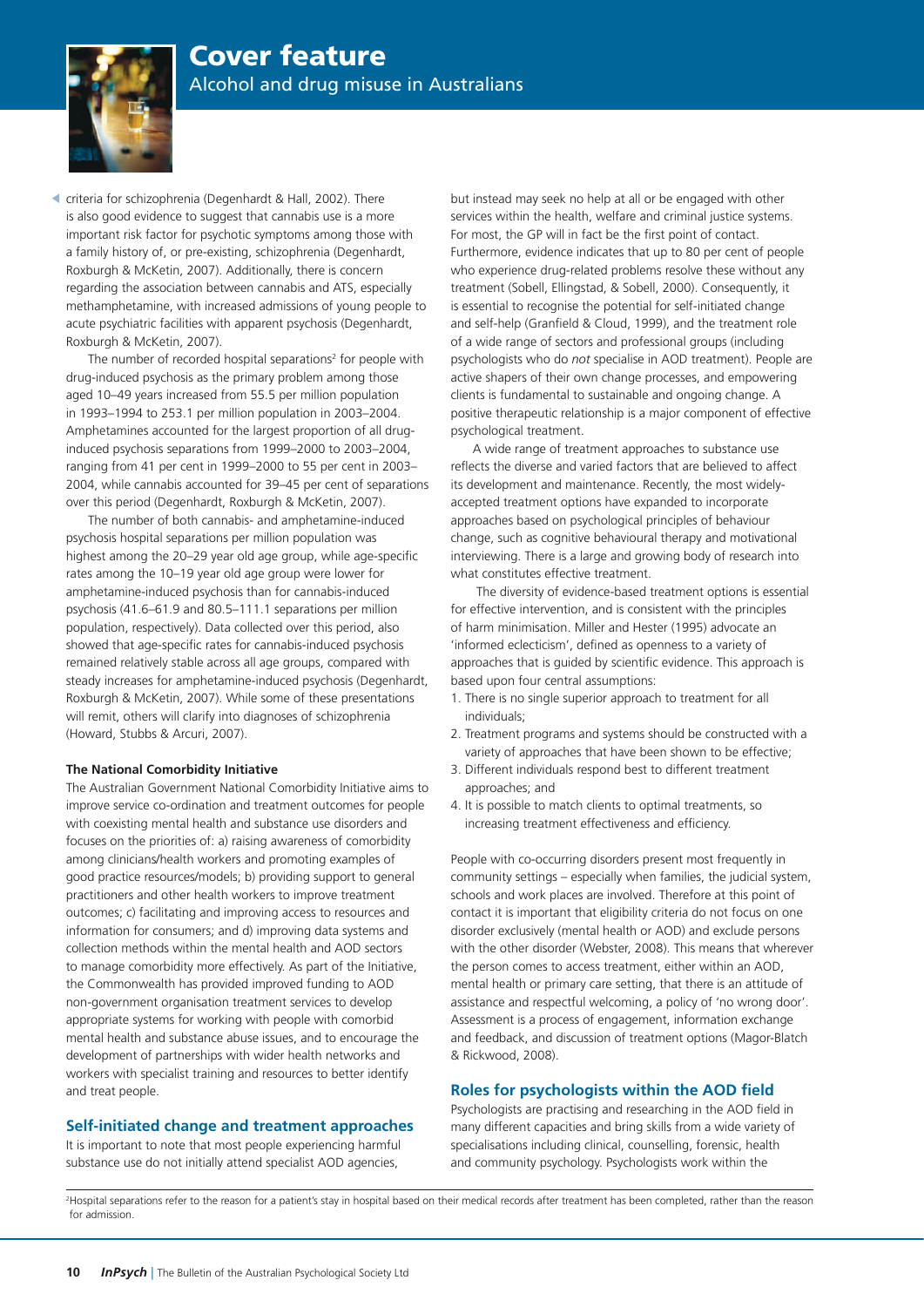AOD field in a variety of roles, including:

- Managing clinical services, providing group and individual counselling, administration of psychometric testing, case management, and clinical supervision and training of other staff.
- Offering training in research and evaluation, and an understanding of human behaviour and emotional processes to encourage evidence-based, impartial debate on potential strategies and solutions.
- Playing a role in assessment and treatment of problematic substance abuse behaviours, as well as applying skills to better understand and prevent substance misuse.
- Developing education and prevention programs that focus on the underlying issues associated with both AOD use and comorbidity, including risk and protective factors.
- Providing a broader view of prevention, where drug use is one of a range of problem behaviours and is not seen in isolation.
- Working collaboratively with others concerned with problem behaviours, including crime, suicide and educational problems, to address the shared pathways to these outcomes.
- Providing an important resource in terms of program design and evaluation.

Psychologists bring to the AOD field a unique contribution in terms of assessment and treatment planning. This may be further enhanced through the use of psychometric testing. As part of a multidisciplinary team, psychologists are able to demonstrate efficacy and effectiveness of interventions. They bring to their roles a non-judgmental approach which is respectful and compassionate, treating the client as an individual, being welcoming, empathic, understanding, and demonstrating respect and active, persistent caring. These are among the trademarks of services that 'hang on to clients'.

#### **Conclusion**

So, have things changed in the AOD field – or do we have more of the same? In 2000, Shane Darke and Wayne Hall reported there was an estimated 74,000 dependent heroin users in Australia, a rate of 6.9 per 1000 adults aged 15–54 years. Three

#### References

- Australian Institute of Health and Welfare (2007). *Statistics on Drug use in Australia*. Canberra: AIHW.
- Darke, S., & Hall, W. (2000). *Drug trends Bulletin*. Illicit Drug reporting System (IDRS), National Drug and Alcohol Research Centre. Degenhardt L., & Hall W. (2002). Cannabis and psychosis. *Current Psychiatry*
- *Reports, 4*, 191-196. Degenhardt, L., Roxburgh, A., & McKetin, R. (2007). Hospital separations
- for cannabis- and methamphetamine-related psychotic episodes in Australia. *Medical Journal of Australia, 186(7)*, 342-345. Granfield, R., & Cloud, W. (1999). *Coming clean: Overcoming addiction*
- *without treatment*. New York: New York University Press.
- Howard, J., Stubbs, M., & Arcuri, A. (2007). Comorbidity: coexisting substance use and mental disorders in young people. *Clinical Psychologist, 11(3)*, 88-97.
- Lubman, D.I., Hides, L., Yücel, M., & Toumbourou, J.W. (2007). What's the evidence? Early intervention in youth mental health: Intervening early to reduce developmentally harmful substance use among youth populations. *Medical Journal of Australia, 187 (7 Suppl)*, S22-S25.
- Magor-Blatch, L., & Rickwood, D. (2008). *Orientation Guide for Psychology Students. Clinical Supervision of Postgraduate Psychology Trainees Undertaking Placements in Alcohol and other Drug (AOD) Services.* Melbourne: The Australian Psychological Society.

quarters of dependent heroin users were living in NSW (48%) and Victoria (27%) (Darke & Hall, 2000). In 2005, there was an estimated 72,700 dependent methamphetamine users. This represented 7.3 per 1000 population aged 15–49 years, 28,000 of whom lived in NSW – with 14,700 of these people in Sydney (McKetin, McLaren, Kelly, Hall & Hickman, 2005).

Are these essentially the same people, or do we now have more than 140,000 people dependent on opiates and methamphetamines? The likely explanation is that essentially this is the same group (assuming we are seeing attrition, as some people give up dependent use for various reasons, including entering treatment or prison, or in some cases, dying; while at the other end we will see some recruitment of new dependent users). What we understand is that people who are dependent on substances will alter their drug use depending on what is available. Therefore, the methamphetamine user is likely to also be the heroin user.

The prevalence and patterns of substance use are strongly related to a range of factors, and the use of licit substances is by far the most prevalent. However, a worrying trend in substance use is that age of initiation into most types of substance use has decreased (AIHW, 2007). The most recent data from 2004, reveal that the average age of initiation to tobacco and alcohol use among 12–24 year olds is 14.5 years and 14.7 years, respectively. For the most commonly used illicit drugs, the mean age of initiation to cannabis is 15.7 years, and 18 years for amphetamine-type substances.

The other major difference between now and a decade ago is the increased recognition and concerns relating to co-existing mental health and substance use disorders. This has led to a growing body of discussion and research into the efficacy of interventions, treatment, and service delivery. Ironically, for an AOD sector that has spent decades prising itself away from mental health in an attempt to gain recognition and adequate funding to provide evidence-based treatments and a skilled workforce, the current trends in drug use and the resulting increased incidence of mental disorders will force the sectors to once again reassess their relationship, where partnerships, collaboration and integration have become the necessary strategy.  $\blacksquare$ 

#### **The author can be contacted on magor-blatch@grapevine.com.au.**

- McKetin, R., McLaren, J., Kelly, E., Hall, W., & Hickman, M. (2005). *Estimating the number of regular and dependent methamphetamine users in Australia.* Technical Report No 230.
- Miller, W.R., & Hester, R.K. (1995). Alcoholism treatment: Towards an informed eclecticism. In R.K. Hester & W.R. Miller (Eds.), *Handbook of alcoholism treatment approaches: Effective alternatives*, (2nd edition). Needham Heights, MA: Allyn & Bacon.
- Roche, A. (2008). Young People and Alcohol: A cultural shift? *Of Substance, 6* (2), 14-15.
- Sobell, L., Ellingstad, T., & Sobell, M. (2000). Natural recovery from alcohol and drug problems: Methodological review of the research with suggestions for future directions. *Addictions, 95*, 749-64.
- State Government of Victoria. (2007). *Victorian amphetamine-type stimulants (ATS) and related drugs strategy 2007-2010 Discussion Paper*. Mental Health and Drugs Division, Victorian Govt. Dept Human Services.
- Webster, I. (2008). *The Effective Management of People with Co-occurring Mental Health and Substance Use Disorders*. An ADCA Discussion Paper on Policy and Practice.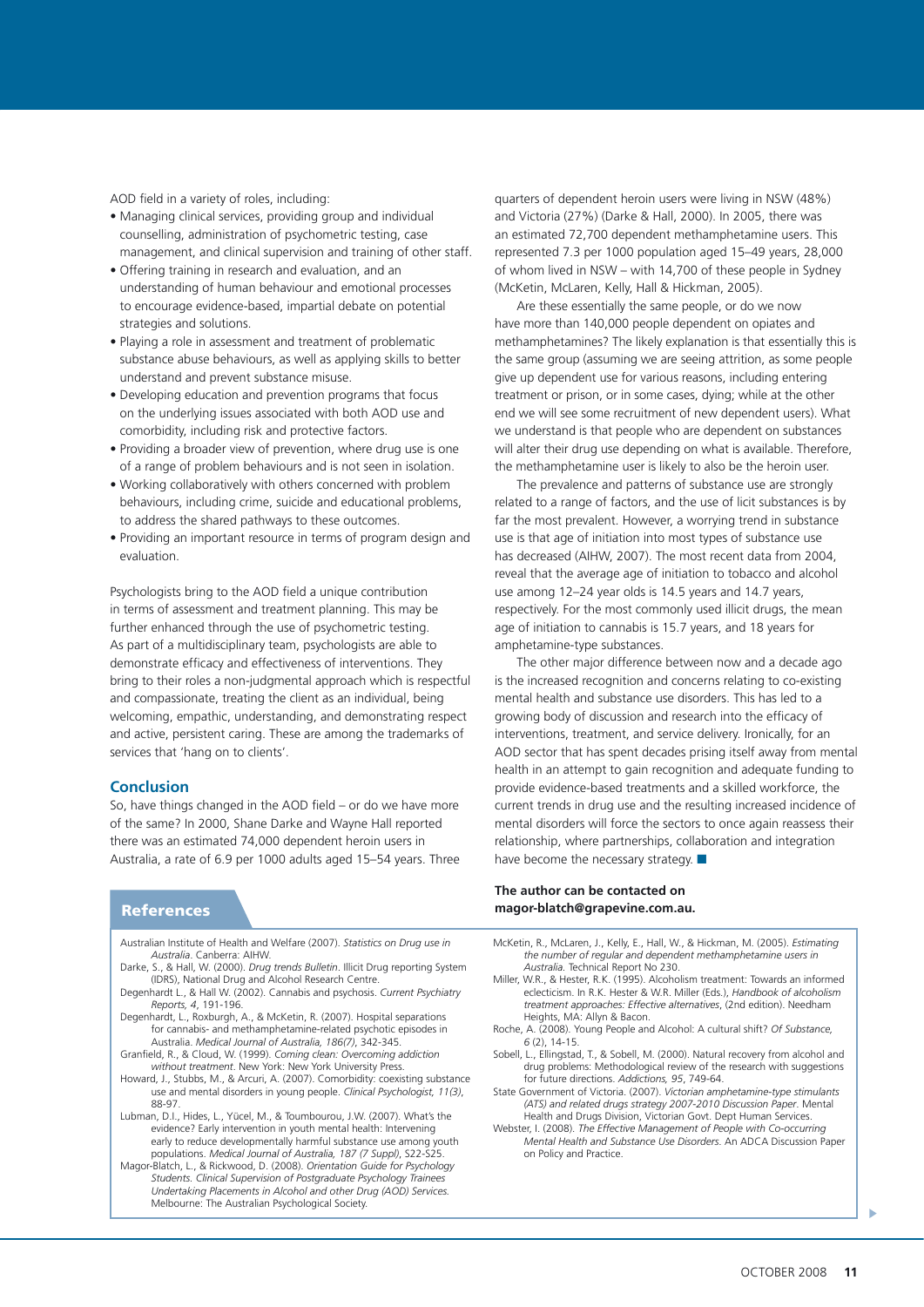

# Adolescent drinking: The influence of parental attitudes, modeling and alcohol supply

By **Dr Delyse Hutchinson MAPS**, **Dr Elizabeth Maloney**, **Dr Laura Vogl MAPS** and **Professor Richard Mattick MAPS**

National Alcohol and Drug Research Centre, University of New South Wales

dolescent drinking, particularly harmful binge drinking,<br>
has received considerable attention in the media in recent<br>
months – for good reason. Statistics show that 86 per cent<br>
of Australia students have tied also<br>hel by has received considerable attention in the media in recent of Australian students have tried alcohol by age 14, with this figure increasing to 96 per cent by age 17 years (White & Hayman, 2006). Moreover, 22 per cent of 14 year olds who are current drinkers consume alcohol at levels exceeding the Australian Alcohol Guidelines, with this figure increasing through adolescence, and peaking at 44 per cent among 17 year olds (White & Hayman, 2006). Adolescents are typically first introduced to alcohol in the family home, and those who drink regularly (weekly drinkers) report parents as their most common source for obtaining alcohol. In addition to providing alcohol to their teenagers, parents appear to influence children via their attitudes to drinking and, more directly, through the modeling of alcohol use. This article will examine the impacts of these three main areas of influence on adolescent drinking outcomes: (1) parental supply of alcohol use; (2) parental attitudes to drinking; and (3) parental modeling of alcohol use. The implications for working with parents and families to prevent adolescent alcohol misuse will also be discussed.

#### **Parental supply of alcohol use**

Parents are a major source of alcohol supply for many young Australians, and children are often first introduced to alcohol in the family home (King et al, 2005). The wisdom of introducing a young person to alcohol is contentious as research provides conflicting advice, making this a difficult decision for parents. A large body of research suggests that the younger the age at which a child or adolescent commences drinking, the greater the risk of problem drinking in the future, in addition to other negative outcomes including violence, motor vehicle accidents, memory loss, high risk sexual behaviour and physical injury (Clark et al, 2004). However, recent research shows that this relationship disappears once other factors are taken into account such as whether the adolescent becomes intoxicated at first use, family history of alcohol abuse, and delinquency (Warner & White, 2003). There is also evidence from Mediterranean countries, where alcohol is integrated into everyday life and served at the dinner table, that young people become intoxicated less frequently than in countries where alcohol is consumed less frequently but at higher levels (e.g., Nordic countries).

The jury is still out on whether parents should supply their children with alcohol. However, what does seem clear is that if adolescents consume the alcohol in the presence of their parents they are more likely to drink at lower risk levels, whereas if consumed in the absence of their parents and at parties, they are more likely to consume alcohol at higher risk levels.

#### **Parental attitudes to drinking**

Parental attitudes toward drinking represent an indirect means of social modeling and may be communicated either overtly or tacitly through the setting of limits or communication of values regarding alcohol use by parents. Research has found that parents who drink alcohol are more likely to exhibit permissiveness toward alcohol use in their adolescent children (Hayes et al, 2004). Parents' permissiveness regarding alcohol use appears to be influential in determining adolescent alcohol initiation and the later transition to heavier drinking.

#### **Parental modeling of alcohol use**

One of the key risk factors for adolescent alcohol use problems is the presence of alcohol use problems among parents. Studies have consistently found that parents' own use of alcohol increases both the likelihood that their adolescent children will engage in alcohol use and the risk for more significant alcohol-related problems (Hayes et al, 2004). It is likely that many inappropriate and harmful patterns of drinking are learned in the family. Children exposed to alcohol at home also tend to initiate alcohol use earlier and engage in problem drinking at a younger age than non-exposed children (Bonomo et al, 2001).

Research has also demonstrated that less problematic, but frequent parental drinking is associated with negative adolescent outcomes. For example, data from the Australian Mater University birth cohort study show that maternal drinking (more than one glass of alcohol a day), assessed when the adolescent offspring were age 14, was a strong predictor of alcohol use disorder in children at age 21, even after controlling for a range of biological, familial and interpersonal factors (Alati et al, 2005). While genetic and environmental components may contribute to such problems, social learning is also likely to be an important determining factor.

#### **Intervention research**

The research described above suggests that interventions which delay adolescent initiation or experimentation with alcohol and limit the progression to regular use, misuse and disorder, may be particularly salient in the prevention of alcohol problems. In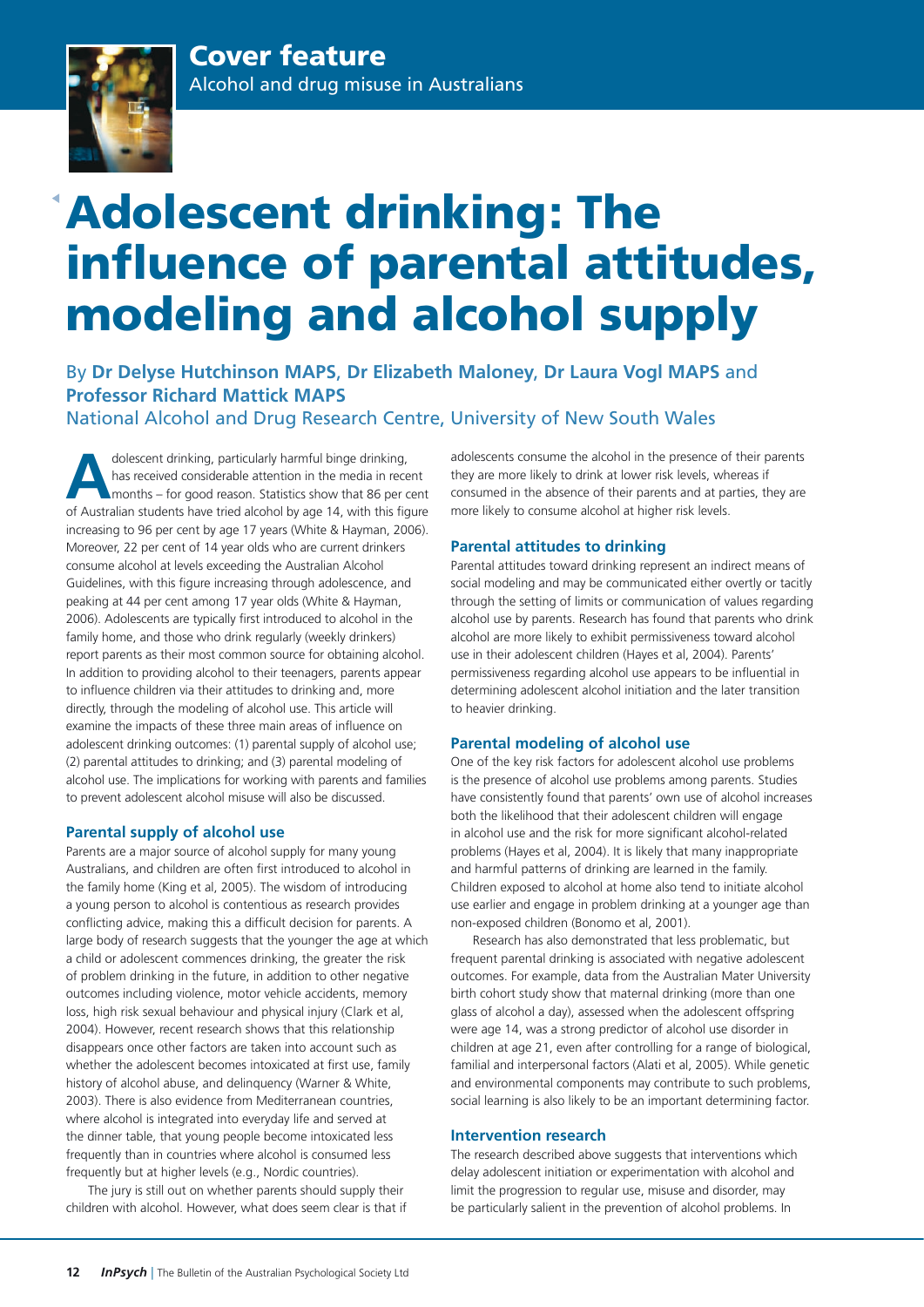2003, the Cochrane consortium conducted a review of primary prevention programs for alcohol misuse among adolescents (Foxcraft et al, 2003). This review found that only three out of 56 studies examined demonstrated effective long-term benefits in alcohol reduction. One of the programs that showed the strongest effects was the *Strengthening Families Program (SFP)*. The SFP is a well-researched family program developed in the United States that aims to prevent the initiation of alcohol use in adolescents. It is a universal program for widespread application with parents and children in the general community. The program comprises seven once-a-week sessions for 10 to 14 year olds, which aims to enhance parental skills in nurturing, communication, and limitsetting, in addition to youth pro-social and peer resistance skills. The effectiveness of the SFP was tested among 446 families who were randomly allocated to treatment and control groups (Spoth et al, 1999). At the time of the intervention the children were in sixth grade. At the 1-year follow-up, significantly fewer children in the intervention group had initiated alcohol use compared with children in the control group. This treatment effect remained evident at the 2-year follow-up.

#### **Clinical and practical implications of the research**

Parents often express anxiety and confusion about how to address and manage drug and alcohol issues with their adolescent children. There are a number of important recommendations that can be made based on the research literature to help guide parents and families. Children are usually first introduced to alcohol in the family home, so it is important that parents are aware of the opportunity for prevention and management. Educating parents on the harms associated with early initiation to alcohol use is important considering there is no minimal legal age of consumption in Australia which prohibits the supply of alcohol to minors by parents in their own home. In working with parents and families concerned about how to introduce their children to alcohol, the research suggests that delaying initiation is advisable. Of course, there will always be children that are likely to consume alcohol irrespective of their parent's wishes. If this is the case, it is important for parents to realise that their child is far more likely to drink at low-risk levels if under their supervision than elsewhere. Likewise, parents should be advised of the important influence that both their own attitudes toward alcohol and their drinking patterns can have on children's drinking via modelling, socialisation and limit-setting. Providing clear direction to parents about how they can modify their own behaviour to prevent the development of alcohol problems in children is therefore important. Such interventions could include encouraging parents not to drink large amounts of alcohol in front of their children, confining alcohol use to times when children are not present to reduce exposure, and, if drinking in front of children, to drink moderately with food and water to model more responsible drinking patterns. In addition to these influences, guiding parents toward setting appropriate boundaries and limits on adolescent drinking is advised (e.g., supervising adolescent social activities, particularly events such as parties where alcohol is often introduced by peers).

Research clearly tells us that intervening early with families is better than waiting until problems have developed. This may mean raising concerns with families presenting for assistance with other issues, particularly those that may be indicative of the developmental trajectory often associated with later alcohol misuse. Successful intervention programs such as the SFP also highlight the need to assess and address not only parenting influences, but other factors that tend to co-occur, especially in families with adolescents at higher risk for alcohol problems. Such issues might include parent-child relational problems, child and adolescent externalising behaviour, and involvement in deviant peer friendship cliques. Connecting parents who are themselves experiencing significant alcohol or drug problems with treatment services is also a critical step to reduce the risk of children later developing drug and alcohol or other psychological problems.

#### **The principal author can be contacted on d.hutchinson@unsw.edu.au.**

#### **Recommendations for parents**

- Research suggests more favourable outcomes when adolescent initiation to alcohol use is delayed.
- Children model themselves on their parents, therefore:
- Do not drink large amounts of alcohol in front of children. – Confine alcohol use to times when children are not present where possible.
- If drinking in front of children, drink moderately with food.
- If an adolescent is going to drink, alcohol use should be supervised by parents.
- To minimise the impact of indirect or external influences, try to develop open and honest communication with adolescents and be involved in broader monitoring of activities.
- Early intervention is paramount, so help should be sought when guidance is needed or when warning signs appear.

#### **References**

- Alati, R., Najman, J. M., et al. (2005). Early predictors of adult drinking: A birth cohort study. *American Journal of Epidemiology, 162(11)*, 1098-1107.
- Bonomo, Y., Coffey, C., et al. (2001). Adverse outcomes of alcohol use in adolescents. *Addiction, 96(10)*, 1485-1496.
- Clark, T., Denny, S., et al. (2004). *Alcohol and New Zealand youth: A snapshot of young people's experiences with alcohol: Findings of Youth 2000* (a national secondary school youth health survey). Auckland: Adolescent Health Research Group, University of Auckland.
- Foxcraft, D., Ireland, D., et al. (2003). Primary prevention for alcohol misuse in young people. *The Cochrane DataBase of Systematic Reviews*, Issue 3. Article No.: CD003024. DOI: 10.1002/14651858.CD003024.
- Hayes, L., Smart, D., et al. (2004). *Parenting influences on adolescent alcohol use*. Research Report No. 10. Melbourne: Australian Institute of Family Studies, Commonwealth of Australia.
- King, E., Taylor, J., et al. (2005). *Alcohol consumption patterns among Australian 15-17 year olds from 2000 to 2004*. Australian Government Department of Health and Ageing Research Report, Research and Marketing Group.
- Spoth, R., Redmond, C., et al. (1999). Alcohol initiation outcomes of universal family-focused preventive interventions: One- and two-year follow-ups of a controlled study. *Journal of Studies on Alcohol Special issue: Alcohol and the family: Opportunities for prevention, 13*  (Suppl.), 103-111.
- Warner, L., & White, H. (2003). Longitudinal effects of age at onset and first drinking situation on problem drinking. *Substance Use and Misuse, 38(14)*, 1983-2016.
- White, V., & Hayman, J. (2006). *Australian secondary school students' use of alcohol in 2005*. National Drug Strategy Monograph Series No. 58. Melbourne: Cancer Council of Victoria.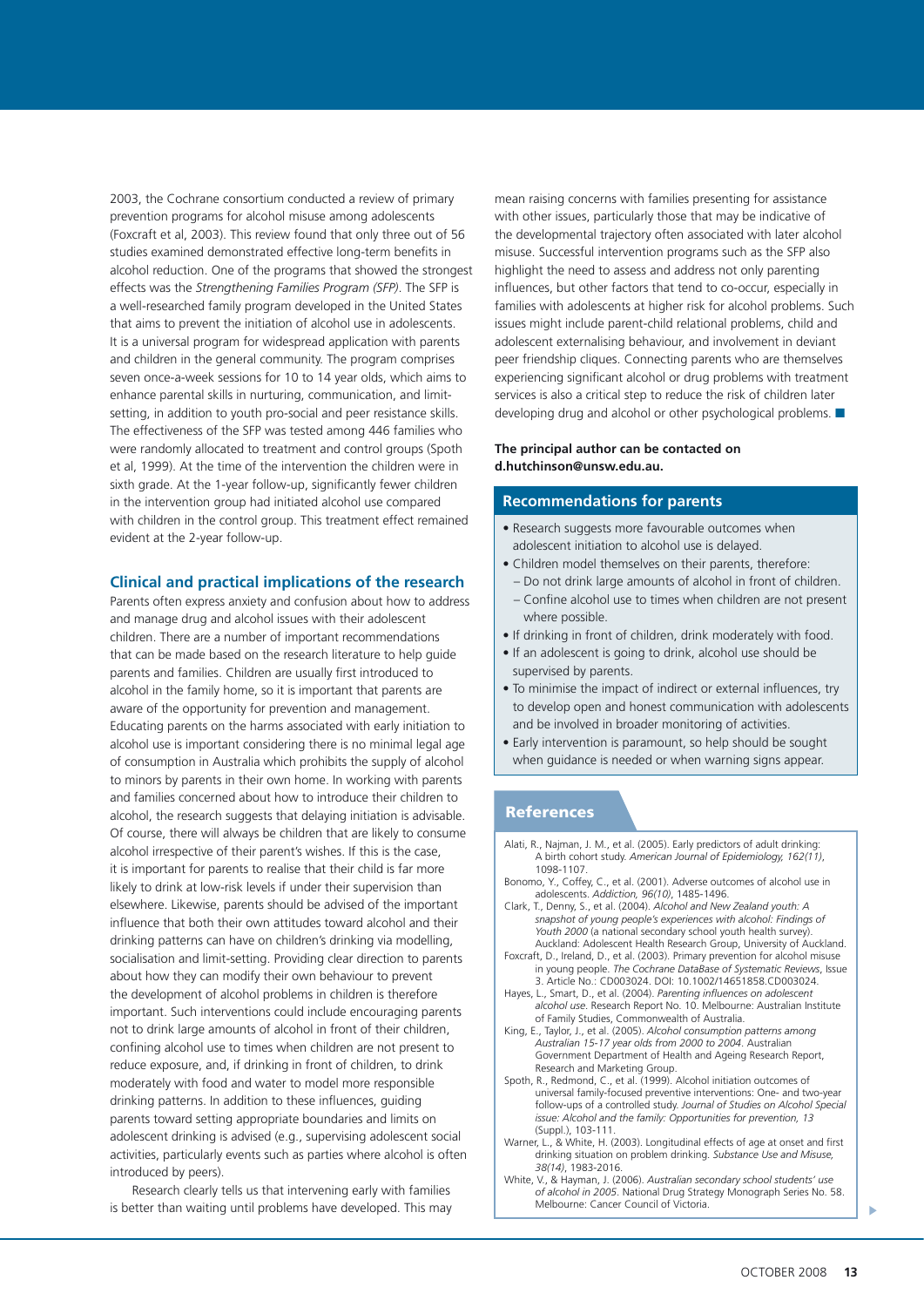

# Working with substance misuse problems in private practice

### By **Dr Peter Kelly MAPS**

Clinical psychologist in private practice and Project Coordinator, Illawarra Institute for Mental Health, University of Wollongong

Individuals experiencing alcohol and other drug (AOD) problems have typically been under represented within private practice. For example, in the general population the prevalence of substance use disorders (7.7%) is compa ndividuals experiencing alcohol and other drug (AOD) problems have typically been under represented within private practice. For example, in the general population the prevalence (9.7%) and affective disorders (5.8%; Andrews, Hall, Teesson & Henderson, 1999). However, a recent APS survey showed that while 48 per cent of people treated by psychologists under the Better Access initiative presented with anxiety or depression, only 6 per cent presented for assistance with substance misuse problems (Giese, Littlefield & Mathews, 2008). Recent changes to the Medicare system have largely reduced financial barriers, presenting an opportunity for private practitioners to play a more active role in AOD treatment. This has the advantage of expanding the range of substance misuse services and increasing client choice. With psychologists commonly reporting reluctance to work with substance misuse problems (Miller & Brown, 1997), this article provides a description of the role that private practitioners can play in addiction treatment.

#### **The role of private practice**

There is an opportunity for private practitioners to complement specialist substance misuse services or target those individuals who do not typically access these programs. For many people, the perceived stigma associated with attending a psychologist will be substantially less than that associated with attending traditional AOD services. Specialist substance misuse services often require the client to be sufficiently 'ready' for treatment, often resulting in the person not attending or dropping out in the early stages of these programs. Private practitioners have training in a range of motivational strategies that prepare them well to support clients to identify their own treatment goals, plan further activities and access other specialised substance misuse programs as required. Additionally, specialist AOD programs typically focus on individuals with more severe substance misuse problems, often at the exclusion of people with less severe problems. Private practitioners are well suited to work with people in the early stages of problematic use or with individuals who are still functioning relatively well (e.g., currently employed).

#### **What do psychologists have to offer?**

Private practitioners have not traditionally promoted themselves as being able to work with AOD problems. For example, 87 psychologists in the Illawarra and Sydney regions have a Yellow Pages advertisement that describes the range of clinical problems they treat. Only seven (8%) of these private practitioners specify that they work with substance misuse problems. With university

training in the assessment and treatment of substance misuse being highly variable, it is likely that many psychologists feel poorly prepared to work with this population (Harwood, Kowalski & Ameen, 2004; Miller & Brown, 1997). However, most private practitioners are well equipped to work with AOD problems in their practice. Research examining client outcomes in addiction treatment has consistently demonstrated the primary importance of the therapeutic relationship. Engagement in the initial stages of counselling is essential to maintain the person in treatment. This is primarily facilitated through a warm, trusting and nonjudgmental approach, where the person feels comfortable to discuss their problematic behaviour (Washton, 2001). These are the same skills that most private practitioners would use for all clients attending their practice. Similarly, private practitioners are extremely well placed to work with co-occurring mental health problems. Psychologists have the advantage of being able to provide an integrated approach, where both the person's mental health and substance misuse problems are addressed concurrently in treatment.

#### **Screening for substance misuse**

As part of all initial assessments, private practitioners should routinely screen for the presence of AOD problems. At a minimum, this should involve asking all clients if they have ever misused drugs or alcohol as a component of the initial assessment interview. Where a person indicates that they may have problems, follow-up should examine the degree of their substance use. This would include identifying the types of substances used, and exploring the amount (e.g., total standard drinks) and frequency (e.g., days per month) of use. This information can then be used to track progress. Substance misuse problems rarely occur in isolation. It is important to use a holistic approach to assessment that examines the person's individual needs and how the substance misuse impacts on the rest of the person's life. This should include examining mental health, family relationships, work functioning, physical health and possible legal problems.

#### **Intervention strategies**

The Stages of Change model (Prochaska & Norcross, 2001) provides an extremely useful way to conceptualise a client's desire to tackle problematic substance misuse. It proposes that people progress through a series of stages as their desire and motivation to change increases. A common mistake made by many health professionals is to assume that because the person has turned up for treatment, they are in the 'Action' stage. People often attend private practitioners for a range of 'other' problems and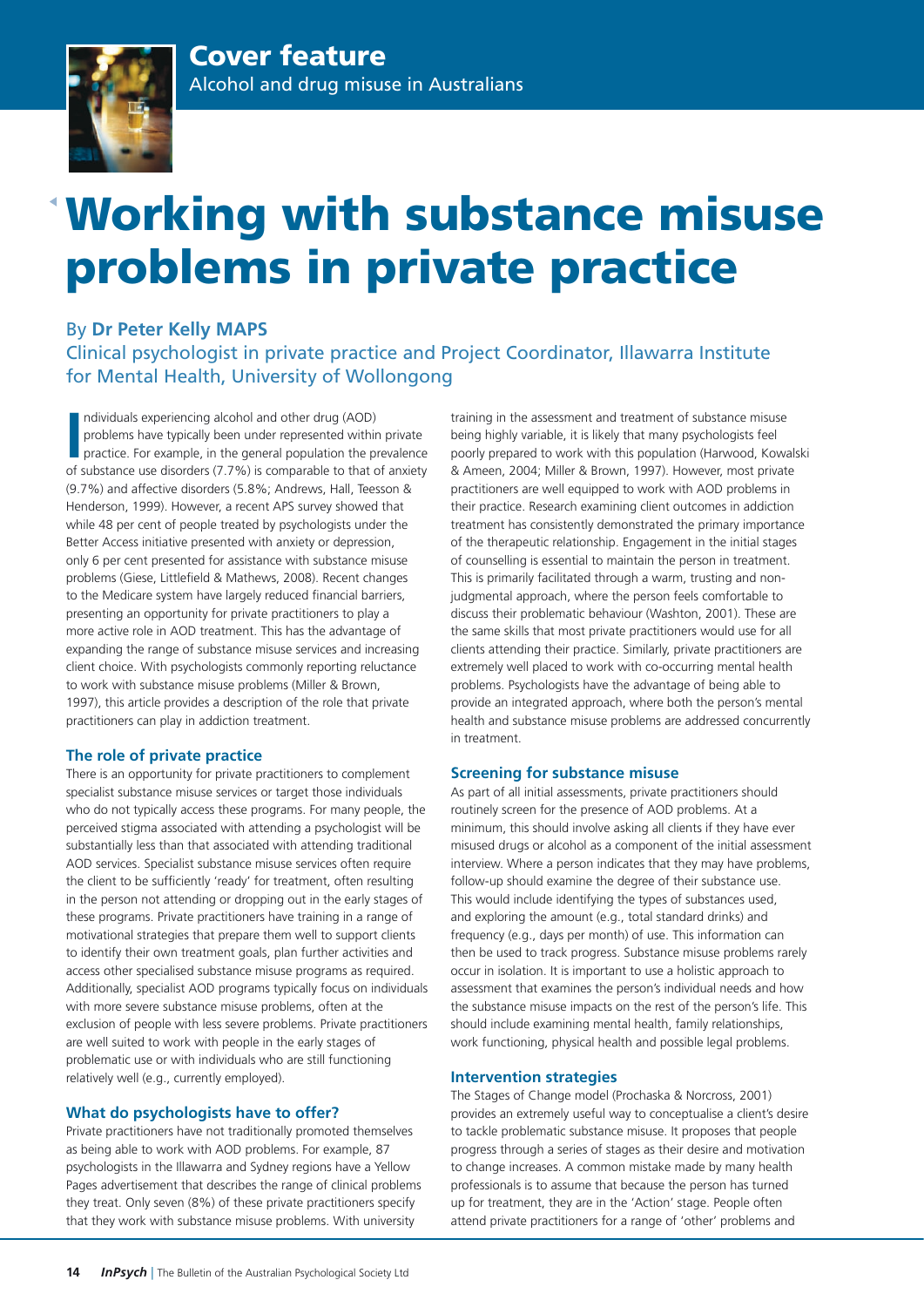although they may admit to misusing substances and may view this as problematic, this does not necessarily mean they are ready to make a change. Thus, it is extremely important that assessment and intervention strategies target the person's readiness to change (see Table 1). It is also important to consider that the individual may be at different stages for different problems. For example, they may be in the 'Action' stage regarding their amphetamine misuse, although still in the 'Pre-contemplative' stage regarding their drinking.

The types of intervention strategies used with substance misuse problems are very similar to approaches psychologists would use with other health-related problems. When the individual is in the early stages of change, Motivational Interviewing is used as the primary tool to increase the person's motivation. As people move into the 'Action' stage, problemsolving strategies are used to develop practical behavioural skills to manage cravings and associated high-risk situations. Cognitive approaches are used to highlight and challenge permissive substance misuse thoughts. Additionally, relapse prevention planning is used to assist the person to maintain the positive change. Family support is encouraged throughout the person's treatment. There are several evidence-based treatment manuals available online that elaborate on these interventions and may be useful for private practitioners (e.g., Carroll, 1998).

#### **Collaboration and referral**

There are a range of specialist AOD services available in the community. These include detoxification, rehabilitation and pharmacotherapy services, and self-help groups. Private practitioners should be aware of the services available in the local area and continue to provide clients with a choice regarding further treatments. For example, self-help groups are likely to provide valuable social support for many people (e.g., Alcoholics Anonymous, Self Management And Recovery Training [SMART] groups). In relation to the physical health of the person, it is important that the private practitioner works collaboratively with their client's general practitioner. In particular, when a client is referred under a GP Mental Health Care Plan there should be liaison with the general practitioner when planning detoxification.

#### **Conclusion**

Changes to the Medicare system have the potential to increase the range of treatment options available to people with AOD problems. While psychologists have reported a lack of confidence working in this area, it is likely that most private practitioners currently have the skills to work quite successfully with individuals who have substance misuse problems. There is certainly need for such services in the community and it is likely that the more psychologists provide services to people with substance misuse problems, the more their confidence will grow.  $\blacksquare$ 

#### **The author can be contacted on pkelly@uow.edu.au.**

*Table 1. Stages of Change and suggested intervention strategies*

| <b>Stage</b>             | <b>Description</b>                               | <b>Examples of intervention strategies</b>                                                                                                           |
|--------------------------|--------------------------------------------------|------------------------------------------------------------------------------------------------------------------------------------------------------|
| <b>Pre-contemplation</b> | Unaware of the problem or not considering change | Aim: Raise consciousness<br>• Motivational Interviewing<br>• Harm minimisation                                                                       |
| Contemplation            | Becoming aware, but still undecided about change | <b>Aim:</b> Consider costs and benefits<br>• Increased awareness through Motivational Interviewing<br>· Decisional balance to explore costs/benefits |
| Preparation              | Starting to take steps to change                 | Aim: Increase commitment and develop plan<br>• Individualised change plan development<br>• Self efficacy promotion<br>• Social support assistance    |
| <b>Action</b>            | Engaging in change behaviours                    | Aim: Commence change plan<br>• Behavioural strategies to manage cravings<br>• Social skills training                                                 |
| <b>Maintenance</b>       | Consolidating gains                              | Aim: Maintain successful change<br>• Relapse prevention strategies<br>• Problem solving regarding difficulties                                       |

#### **References**

- Andrews, G., Hall, W., Teesson, M., & Henderson, S. (1999). *The Mental Health of Australians.* Mental Health Branch, Commonwealth Department of Health and Aged Care.
- Carroll, K. M. (1998). *A cognitive behavioral approach: Treating cocaine addiction*. Maryland, United States: U.S. Department of Health and Human Services. Available online from www.drugabuse.gov/txmanuals/ cbt/cbt1.html.
- Giese, J., Littlefield, L., & Mathews, R. (2008, June). Survey of members providing Medicare-funded services under the Better Access initiative. *InPsych, 30,* 36-37.
- Harwood, H. J., Kowalski, J., & Ameen, A. (2004). The need for substance abuse training among mental health professionals. *Administration and Policy in Mental Health, 32*, 189-205. Miller, W. R., & Brown, S. A. (1997). Why psychologists should treat alcohol and
- drug problems. *American Psychologist, 52*, 1269-1279.
- Prochaska, J. O., & Norcross, J. C. (2001). Stages of change. *Psychotherapy, 38*, 443-448.
- Washton, A. M. (2001). *Private practice of addiction psychology*. Available from www.apa.org/ppo/issues/washton303.html.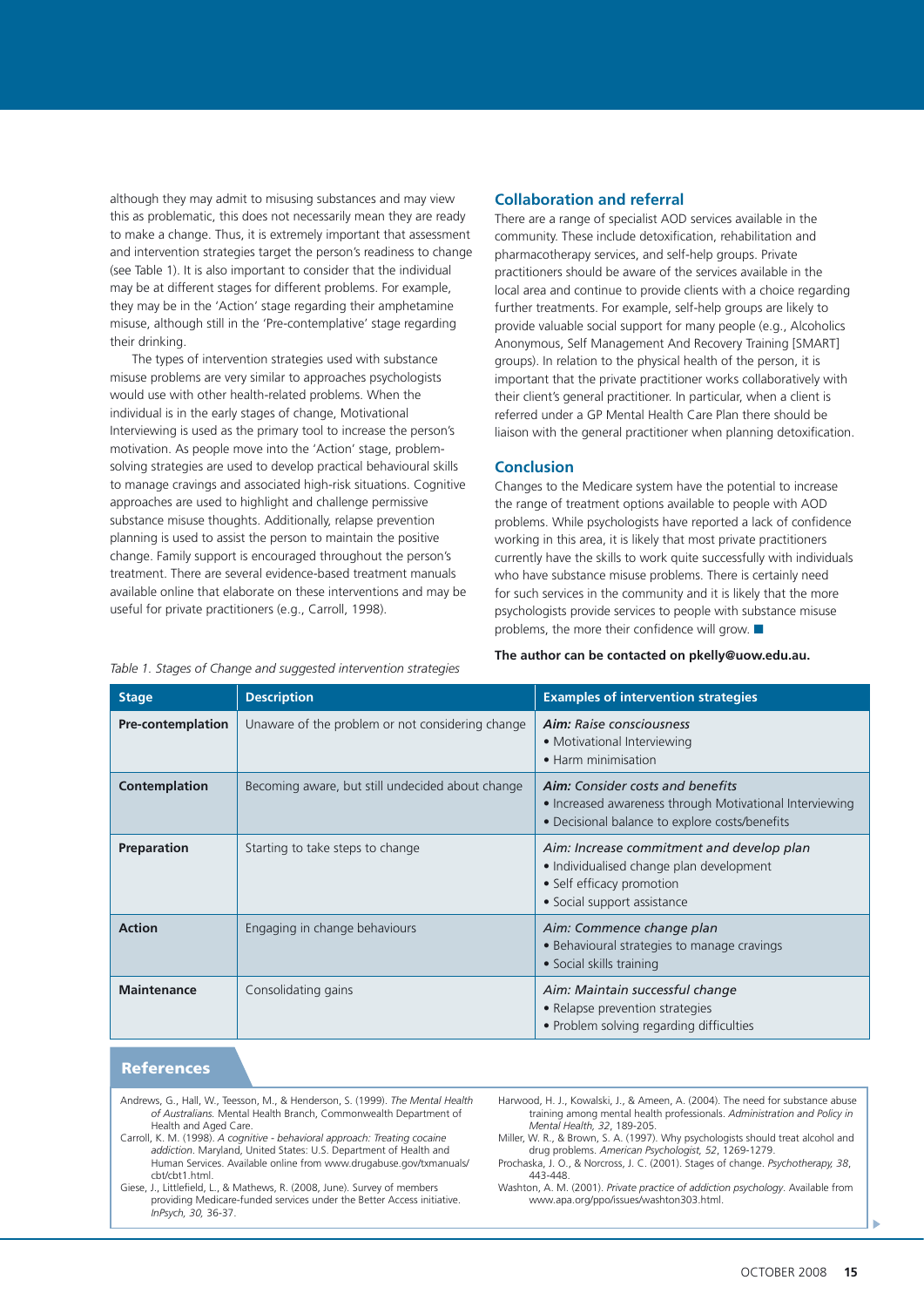

## Dual diagnosis and dual roles Alcohol and other drugs and mental health services working together for better outcomes for young people

## By **Kathryn Grimes Assoc MAPS** Alcohol and Other Drugs Youth Consultant, Uniting*Care* Moreland Hall

**Y**oung people with dual diagnosis have a bleak and sad prognosis with poor treatment outcomes, increases in suicidal ideation, intent, planning and successful completion, severe physical illness, increased relapse, high service utilisation, greater problems associated with family and social networks, and overall a significant decrease in quality of life (Baker et. al, 2007). Young people with dual diagnosis have been referred to as the 'fringe dwellers' of our service sectors.

Co-occurring mental health and substance use disorders place a considerable burden on Australian society (Teesson, Hall, Lynskey & Degenhardt, 2000). Within alcohol and other drugs (AOD) treatment services, it has been estimated that 55-75 per cent of clients may have a history of mental illness, and that young people (aged 15-24 years) appear to be particularly at risk (Teesson & Proudfoot, 2003). This is supported by recent work (Lubman, Hides & Elkins, 2008), as well as data from Moreland Hall's Youth Co-morbidity Project, where over 80 per cent of young people screened (n=142) reported a high (>17) K10 score. This result indicates a high prevalence of anxiety and/or depression amongst the client group.

#### **Initiatives to address dual diagnosis**

The National Comorbidity Initiative and the National Action Plan on Mental Health 2006-2011 aim to expand and empower both the AOD and mental health (MH) sectors to work more effectively and efficiently with dual diagnosis young people, resulting in better outcomes for young people. Victorian AOD agency, UnitingCare Moreland Hall (Moreland Hall), is leading current practice in the development of initiatives and service provision for young people with dual diagnosis of disorders in substance use and mental health. An effective practice model has been developed and is based on strong integrated partnerships between the MH and AOD treatment sectors and nationally recognised training organisations.

Moreland Hall recognises the need for a 'no wrong door' approach to treatment for young people with dual diagnosis and identifies and advocates a client's right to treatment irrespective of whether it is from the AOD or MH sector. Ongoing support from the MH sector from services such as ORYGEN Youth Health has enabled AOD workers at Moreland Hall to effectively screen and support young people with a dual diagnosis. Collaborative partnerships have also ensured timely AOD specific treatment for young people being referred from the MH sector.

 The prevention and early intervention of coexisting mental health and substance use disorders relies on well-timed and effective treatment from both sectors. Psychologists and AOD clinicians have a role and a responsibility to improve outcomes for young people who have dual diagnosis by providing them with a timely response. Historically there has been a parallel or sequential attitude to treatment of dual diagnosis in young people. Young people were historically treated by two separate, unintegrated sectors or only one diagnosis being addressed at any one time. The challenge for the MH and AOD sectors is to develop an appropriate and sustainable model of co-ordinated care. It has been established that early intervention and management of dual diagnosis in young people needs to be embedded as core business by both sectors, providing young people with dual relationships – a MH and AOD worker – from either sector.

The outcomes of the recent initiatives have resulted in young people with dual diagnosis being serviced more effectively and no longer 'falling between the cracks' of the MH and AOD sectors, with both sectors now enmeshed. Further outcomes include capacity building of the AOD workers to effectively support clients who are presenting with MH related issues. Young people accessing AOD services such as Moreland Hall can now expect to receive mental health supports which are well-established in the service, such as co-located clinical psychologists, dual diagnosis clinicians, psychiatrists, clinical consultants and psychologists working as AOD specific counsellors, along with psychology students on placement.

#### **Dual diagnosis resources for young people**

 A number of affordable resources have been developed to enable young people to be more effectively serviced by both sectors. One example is the book *Mind Your Head – Some Things You Might Want to Know about Drugs and Mental Health* which has been developed through a partnership with Moreland Hall and specialist mental health organisations Nexus Dual Diagnosis Service, and the



Design by Gozer Studic *Design by Gozer Studio*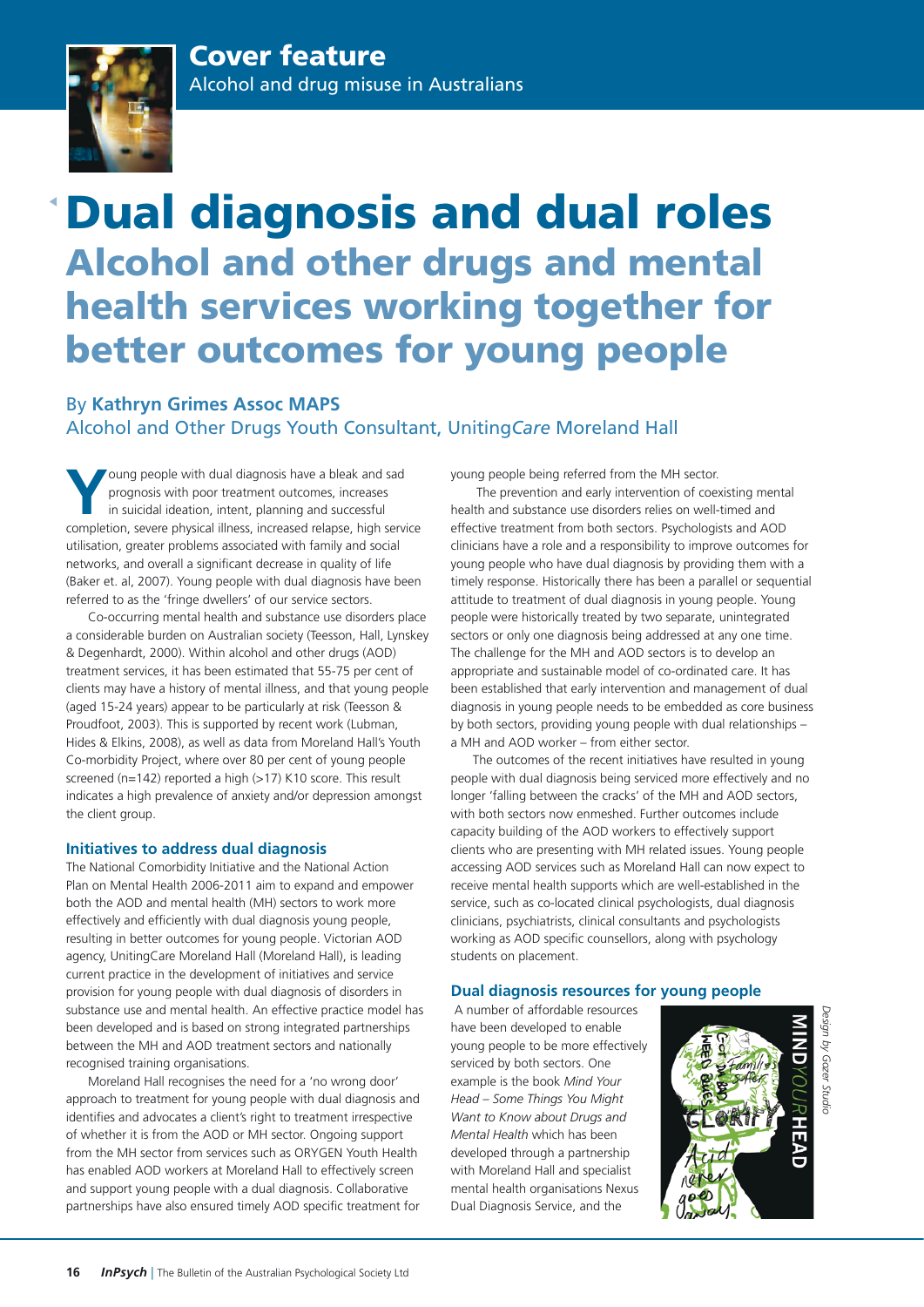Substance Use and Mental Illness Treatment Team (SUMITT). The 56-page book is designed for young people to use as a self-help resource, but is also available to be incorporated into educational curricula or psychological treatment. This is a unique resource that targets young people and provides detailed and accessible information regarding mental health concerns (such as anxiety issues, depression, psychotic episodes and suicide), and issues related to drugs and alcohol, and how the two areas can affect each other.

The *Big Book* series, developed by Moreland Hall, are youth focused resources with images and content appealing to young people. These resources provide information and assist the practitioner to engage the young person in conversations regarding their substance use and related issues. Images such as the cannabis cartoon (pictured) can initiate dialogue with young people on issues such as intoxication, patterns of use and long term effects of use, and the potential impact on mental health.



These resources can be purchased from the Australian Drug Foundation (www.adf.org.au).  $\blacksquare$ 

#### **The author can be contacted on kgrimes@morelandhall.org.**

#### **References**

- Baker, K. D., Lubman, D. I., Cosgrove, E. M., Killackey, E. J., Yuen, H. P., Hides, L., et al. (2007). Impact of co-occuring substance use on 6 month outcomes for young people seeking mental health treatment. *Australian and New Zealand Journal of Psychiatry, 41(11)*, 896-902.
- Lubman, D., Hides, L., & Elkins, K. (2008). Developing integrated models of care within the youth Alcohol and Other Drug sector. *Australasian Psychiatry, June, 1-*4.
- Teesson, M., & Proudfoot, H. (2003). *Comorbid mental disorders and substance use disorders: epidemiology, prevention and treatment.*  University of New South Wales, National Drug and Alcohol Research Centre. Canberrra: Commonwealth Department of Health and Ageing.
- Teesson, M., Hall, M., Lynskey, M., & Degenhardt, L. (2000). Alcohol- and drug-use disorders in Australia: Implications of the National Survey of Mental Health and Wellbeing. *Australian and New Zealand Journal of Psychiatry ,34,* 206-213.



### 27th International Congress of Applied Psychology Y

11-16 July 2010 Melbourne Australia

The 2010 Congress of the International Association of Applied Psychology (IAAP) will be hosted by the APS in Melbourne. This will be the first IAAP Congress to be held in the Southern Hemisphere and provides a unique opportunity for Australian psychologists to participate in this historic event.

The 27th International Congress of Applied Psychology (ICAP) will cover a range of themes emphasising the contribution of psychology to life and wellbeing, the importance of psychological factors and the application of psychological knowledge relevant for individuals, groups, communities, societies and the world community.

The ICAP scientific program will consist of:

- State-of-the-art talks covering key areas of applied psychology
- Invited keynote addresses by international experts
- Invited addresses
- Invited symposia
- Pre-organised symposia by groups of researchers
- Symposia of individual papers organised according to common themes
- Panel discussions
- Conversation forums with experts
- Innovative audiovisual presentations
- Full-day and half-day workshops.

Submissions are invited for individual papers and posters and also from groups to present symposia and panel discussions. We welcome submissions that will allow us to showcase the contributions of psychology across a diverse range of areas, including theory, research, practice and the development and implementation of community programs that have psychology at their centre.

#### **See www.icap2010.com for more information and key dates.**



**CALL FOR PAPERS NOW OPEN**